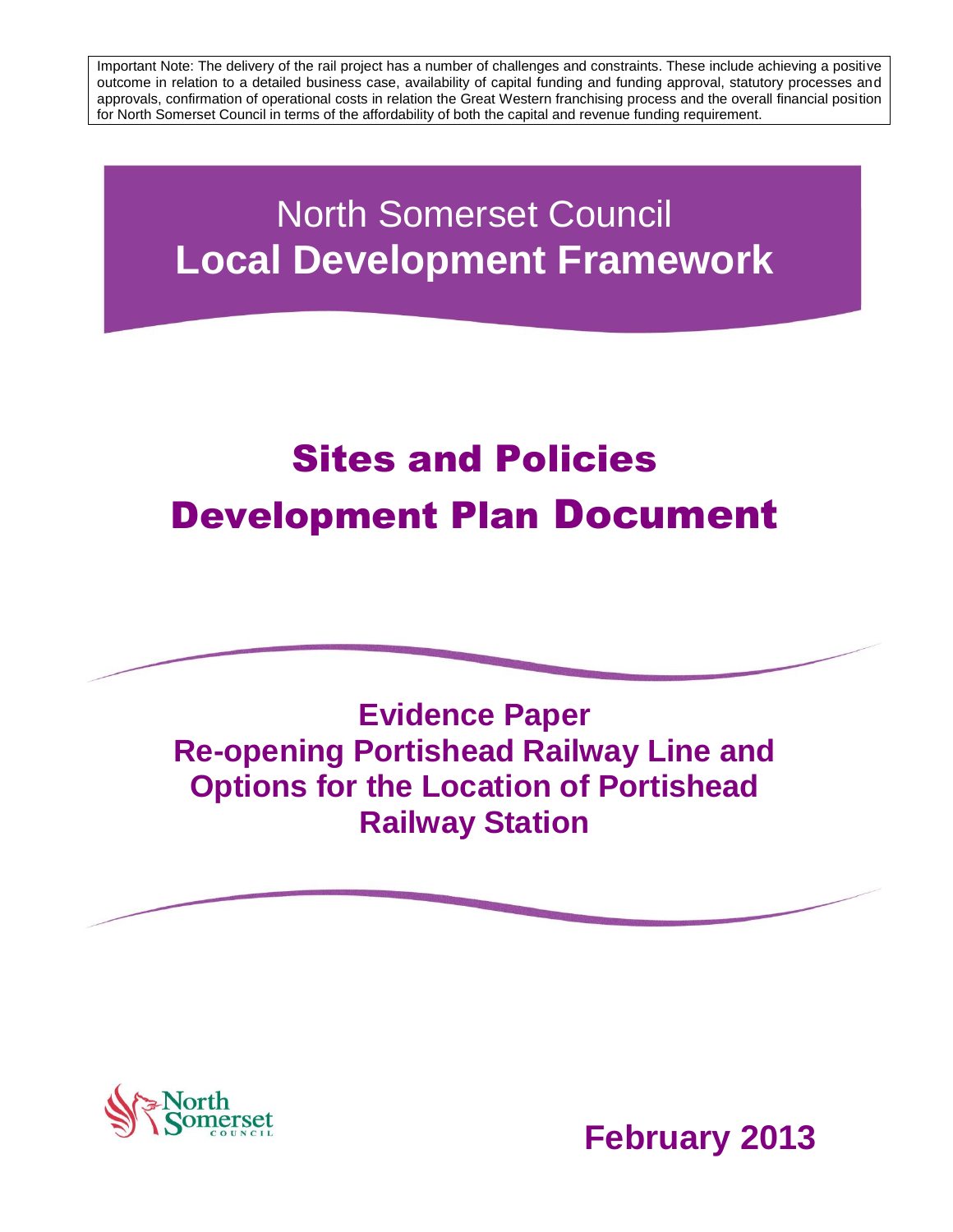## **Evidence Paper Policy Reference PH3**

### **Re-opening Portishead Railway Line and Options for the Location of Portishead Railway Station**

## 1. Overview of the Portishead to Bristol Transport Corridor

The Portishead to Bristol corridor (A369) suffers congestion and journey time reliability problems. This not only causes delays and lost productivity for car drivers and goods vehicle operators but also presents a major hurdle for providing an attractive public transport mode along the corridor. The problems and context of the A369 corridor are summarised as:

- The A369 is the only transport corridor directly linking Portishead with Bristol which is just 10 miles to the east.
- The capacity constraints on the A369 are exacerbated further by the fact that the A369 crosses junction 19 of the M5. Junction 19 of the M5 is one of the busiest parts of the M5 with the Avonmouth Bridge immediately to the north towards junction 18.
- The A369 continually suffers from the knock on effects of incidents on the M5 with traffic high volumes of traffic over spilling onto a constrained local road corridor with very few alternative route options.

This lack of transport network resilience and limited travel choices could be addressed by utilising the heavy rail corridor between Portishead and Bristol which is a strategic transport network asset and re-instating passenger train services. The objectives of re-opening the Portishead railway line for passenger train services are to:

- Reduce traffic congestion on arterial roads and reduce journey times for commuters and business to and from Bristol, supporting economic growth,
- Improve transport network resilience through the utilisation of a strategic transport alignment, which is independent from the highway network,
- Deliver a sustainable transport corridor and improve air quality  $\bullet$

The project will also:

- Assist in the delivery of wider social wellbeing and quality of life objectives,
- Provide through rail services from Portishead to destinations beyond Bristol Temple Meads, across the sub-region, and
- Form the basis of a medium to long term sub-regional programme of rail projects to deliver a major uplift to the local the local rail network offer.

The project would increase the UK's passenger rail network by 10 miles and connect an additional 30,000+ people to the network. There is a great amount of interest and support for the project within the local community, based on the frequency with which the project is raised positively by business, members of the public and community organisations, to the council.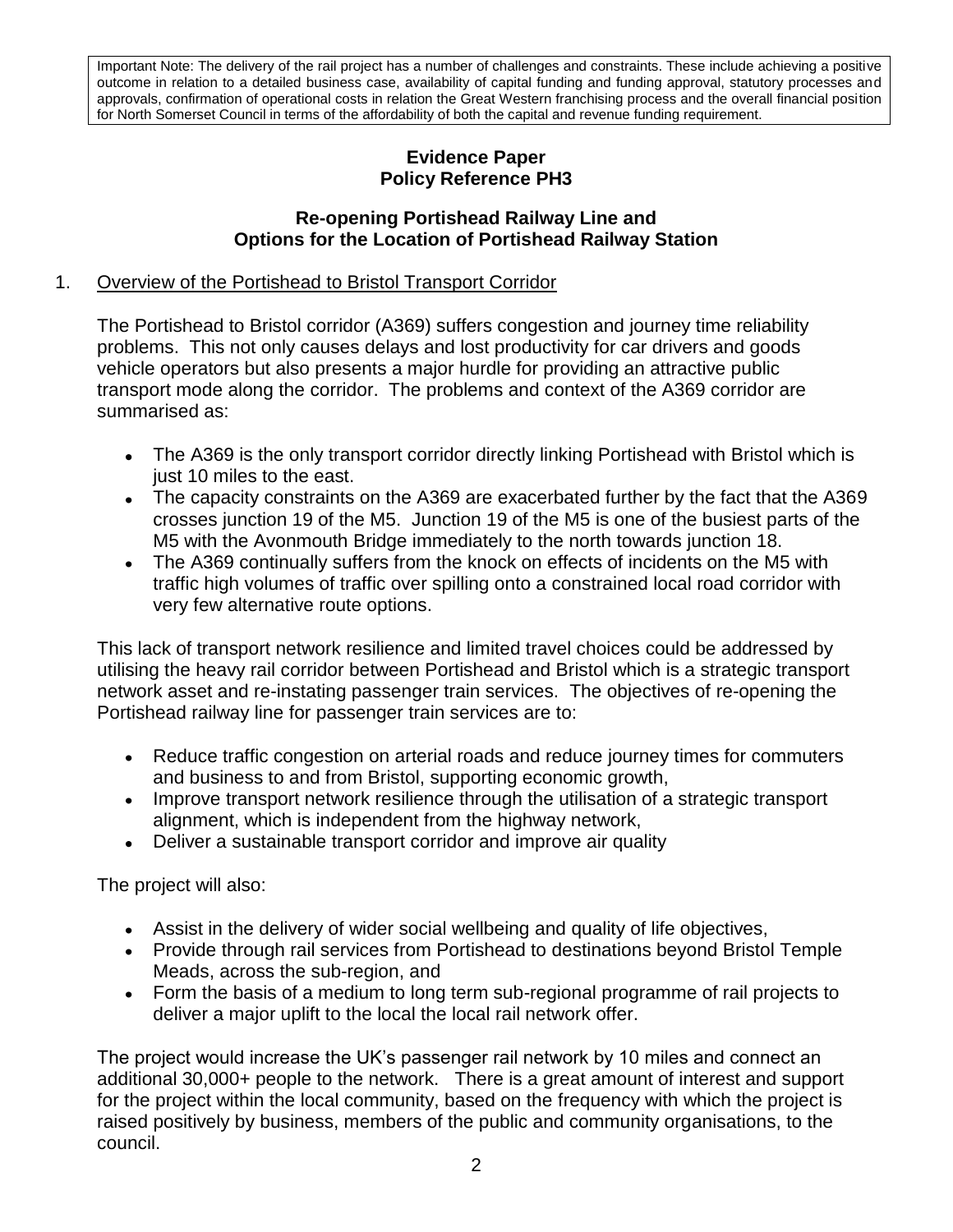## 2. Overview of the Project

The Portishead rail branch line was closed in 1964 as part of the Beeching cuts. In 2002 a major part of the line was reopened between Royal Portbury Dock and Bristol as a freight only line. This project involves re-instating the remaining 4 miles of track between Portishead and Pill and upgrading the branch line infrastructure to meet passenger train standards, and providing sufficient line capacity to enable both passenger and freight train to operate to the required service patterns.

Re-opening the Portishead rail branch line now forms part of a larger sub-regional project known as Greater Western Metro Phase 1. GW Metro Phase 1 includes half hourly train services for the Severn Beach line, local stations between Bristol Temple Meads and Bath Spa and the reopened Portishead line. In addition there is a wider programme of local rail schemes, also being taken forward by the four West of England councils; North Somerset, Bristol City, South Gloucestershire and Bath & North East Somerset. GW Metro Phase 1 is being led by North Somerset Council on behalf of the West of England councils.

### 3. Brief History of the Project

- 1964 Line was closed
- 2002 Line partly re-opened for freight trains only between Parsons Street junction and Portbury Dock
- 2005 Portishead Quays Master plan identified location for station (option 1)
- 2006 Joint Local Transport Plan 2 policy basis and stakeholder support for taking project forward
- 2006 North Somerset Replacement Local Plan safeguarded disused railway alignment between Portishead and Pill
- 2008 Project feasibility study by consultants Halcrow
- 2010 Engineering feasibility by Network Rail GRIP3 Option Selection
- 2011 Joint Local Transport Plan 3 policy basis, programme prioritisation and stakeholder support for taking project forward
- 2011 Sub-regional rail conference project selected by over 70 delegates as  $2^{nd}$  highest rail priority for delivery
- 2011 Sub-regional rail study recommends combining Portishead rail project into the GW Metro project with it included in GW Metro Phase 1
- 2012 Joint Transport Executive Committee endorse including re-opening Portishead line in GW Metro Phase 1 and response to GW Franchise for its inclusion in franchise specification as a prices option
- 2012 Department for Transport confirm the inclusion of GW Metro Phase 1 as a priced option in GW Franchise
- 2012 Governance and mobilisation of sub-regional rail programme and identification of resources for mobilisation of GW Metro Phase 1 project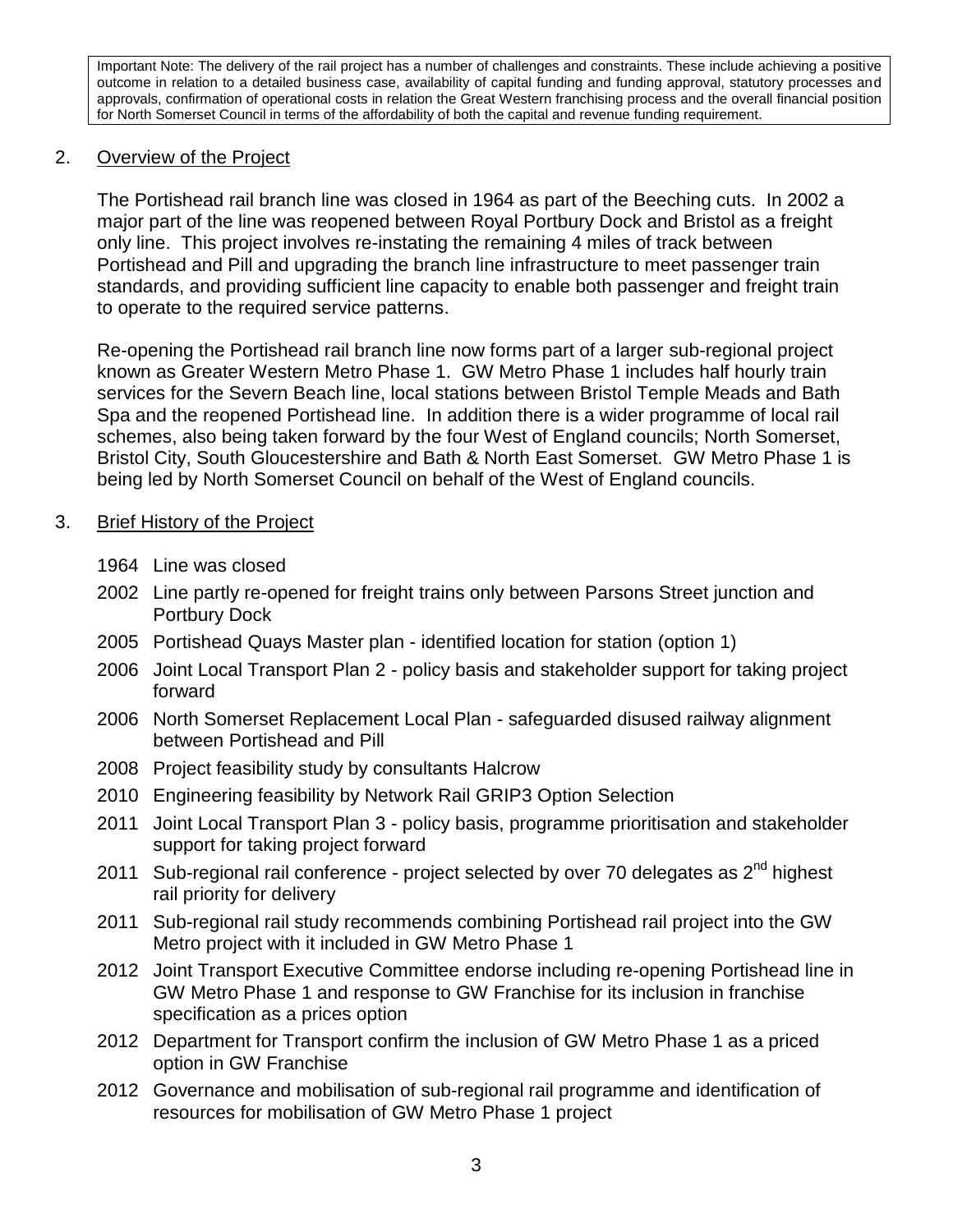## 4. The Safeguarded Alignment

The alignment has been subject to local planning polices for many years to protect encroachment of development that would prevent the line from being re-opened. The only location where development has created an obstacle to the re-opening of the line is at Quays Avenue, which is a new road crossing over the railway alignment. At the time of the master planning of Portishead Vale development, the design standards for road easements across railway branch lines allowed for level crossings. However, the rail industry design standards have since changed and level crossings are no longer acceptable to Her Majesties Railway Inspectorate. Therefore a road over rail bridge will be needed in order for the railway line to serve Portishead town centre (station location option 1 only).

## 5. Timescales Taking Forward the Project as part of GW Metro Phase 1

| Scheme Case and Powers to Build and Operate       |
|---------------------------------------------------|
| Detailed Design and Scheme Procurement            |
| Construction                                      |
| Scheme Opening and Commencement of Train Services |
|                                                   |

#### 6. Options for the Location of Portishead Railway Station

While a site for the Portishead railway station was identified on Harbour Road as part of the Portishead Quays master planning, the delivery of a station at this location has a number of challenges and there is now a need to review the merits of this location and consider options for other locations.

There are a wide range of factors that need to be considered in respect of identifying the best location for a railway station, these include the transport network, the environmental impact, the strategic land uses both current and future use as set out the councils Core Strategy and wider community considerations. Furthermore the site must also be able to meet technical specifications, accessibility regulations and safety requirements of rail industry and national legislation.

We have commenced initial analysis on the merits and impacts of alternative station locations. Further more detailed analysis will be needed, as the project is taken forward. There are broadly eight high level transport criteria relevant to selecting the location for Portishead railway station:

- 1. walking and cycling catchment and access,
- 2. highway access,
- 3. car parking provision and bus interchange facilities,
- 4. the extent of supporting infrastructure required for each location eg highway bridges, pedestrian bridges, new highway accesses etc
- 5. likely wider environmental impact
- 6. fit with project objectives
- 7. overall cost of station location
- 8. EQIA considerations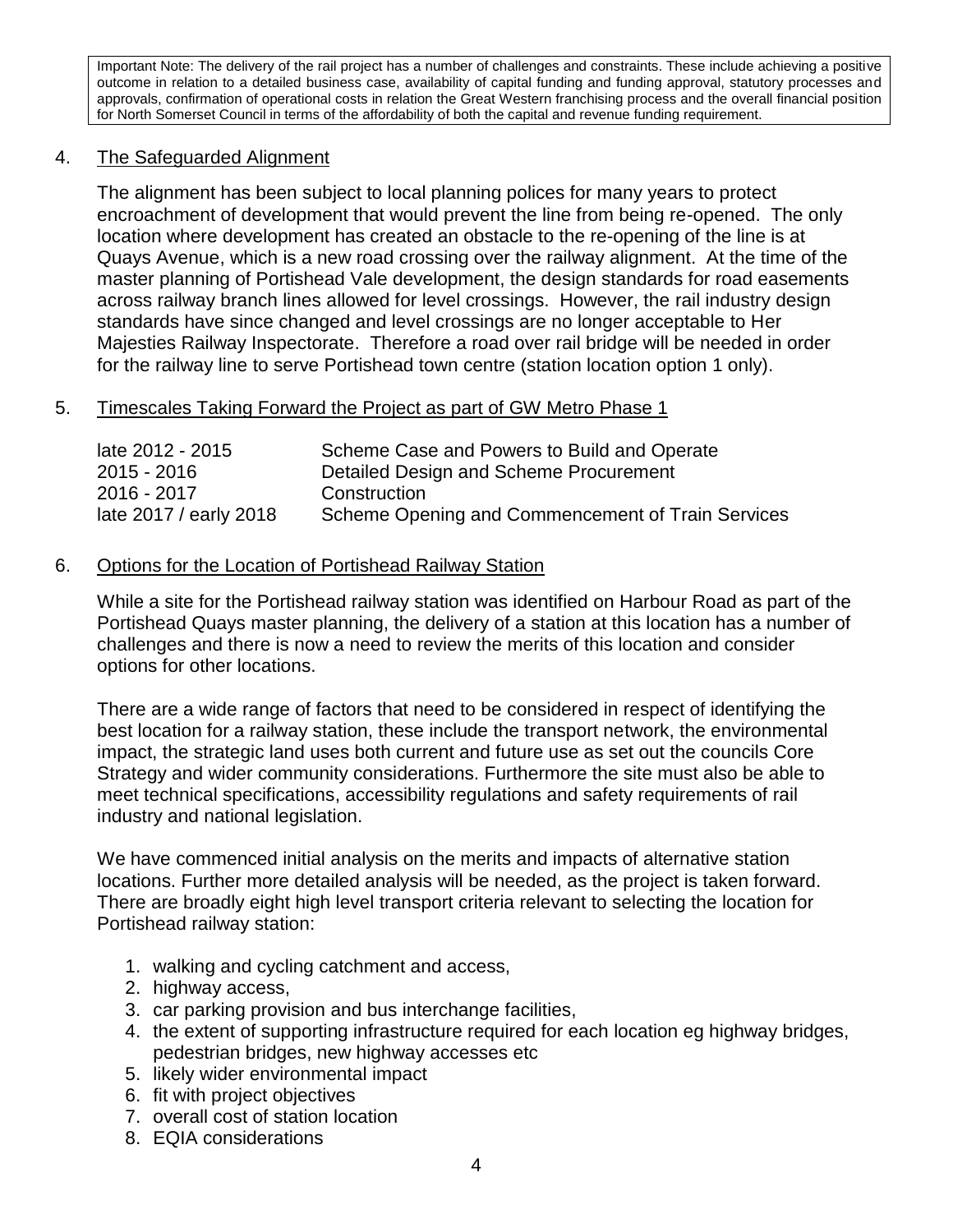We have used the above criteria to identify and compare three short listed locations for Portishead railway station, as follows:

Option 1 - Town Centre location on Harbour Road. Provision for 100 car parking spaces has been made adjacent to the station site. This option requires the construction of a new road bridge over the rail alignment at Quays Avenue. This option also includes provision for a footbridge south east of Trinity Anglican Methodist Primary School. This station site is approximately 0.3 km from the town centre.

Option 2 – Peripheral Town Centre location on Quays Avenue. There is space for at least 200 car parking spaces on land west of Quays Avenue. This option does not require a new road bridge at Quays Avenue. This option also includes provision for a footbridge south east of Trinity Anglican Methodist Primary School. The remaining length of redundant track bed to the town centre would be used to provide a high quality 'Gateway' shared use pedestrian/ cycle path. The 'Gateway' path would have the effect of extending the western pedestrian entrance of the station closer to the town centre. The rail alignment here is 15 to 20 meters wide, so there is considerable potential to create a very attractive public realm enhancement as well as serving as a functional pedestrian/ cycle 'Gateway'. A new pedestrian / cycle crossing on Quays Avenue (Toucan crossing or similar) would be provided to give a through route between the station and the 'Gateway' path and car park. There is also potential to create a wider station forecourt/frontage using a small parcel of land adjacent to Quays Avenue, which is currently part of the Pumping Station yard. This station site is approximately 0.7 km from the town centre.

Option 3 – Edge of Town location on land north of Moor Farm. There is space for at least 200 car parking spaces on land adjacent to the railway station site, together with a new highway access from Sheepway. This option does not require a new road bridge at Quays Avenue or provision for a footbridge south east of Trinity Anglican Methodist Primary School, however it would require a new highway access and link road from Sheepway. This option would operate more like a 'Parkway' station than a conventional station, due to its edge of town location. This station site is approximately 1.3 km from the town centre.

Table 1 below sets out a high level comparison of the three station location options for Portishead Rail station.

Figure 1 below shows a map of the three station location options for Portishead Rail station.

We are seeking feedback as part of our Sites and Policies DPD Consultation Version, on all three station location options, to inform decision making on which location is best overall for Portishead. Please refer to the front of the DPD document on how to provide feedback.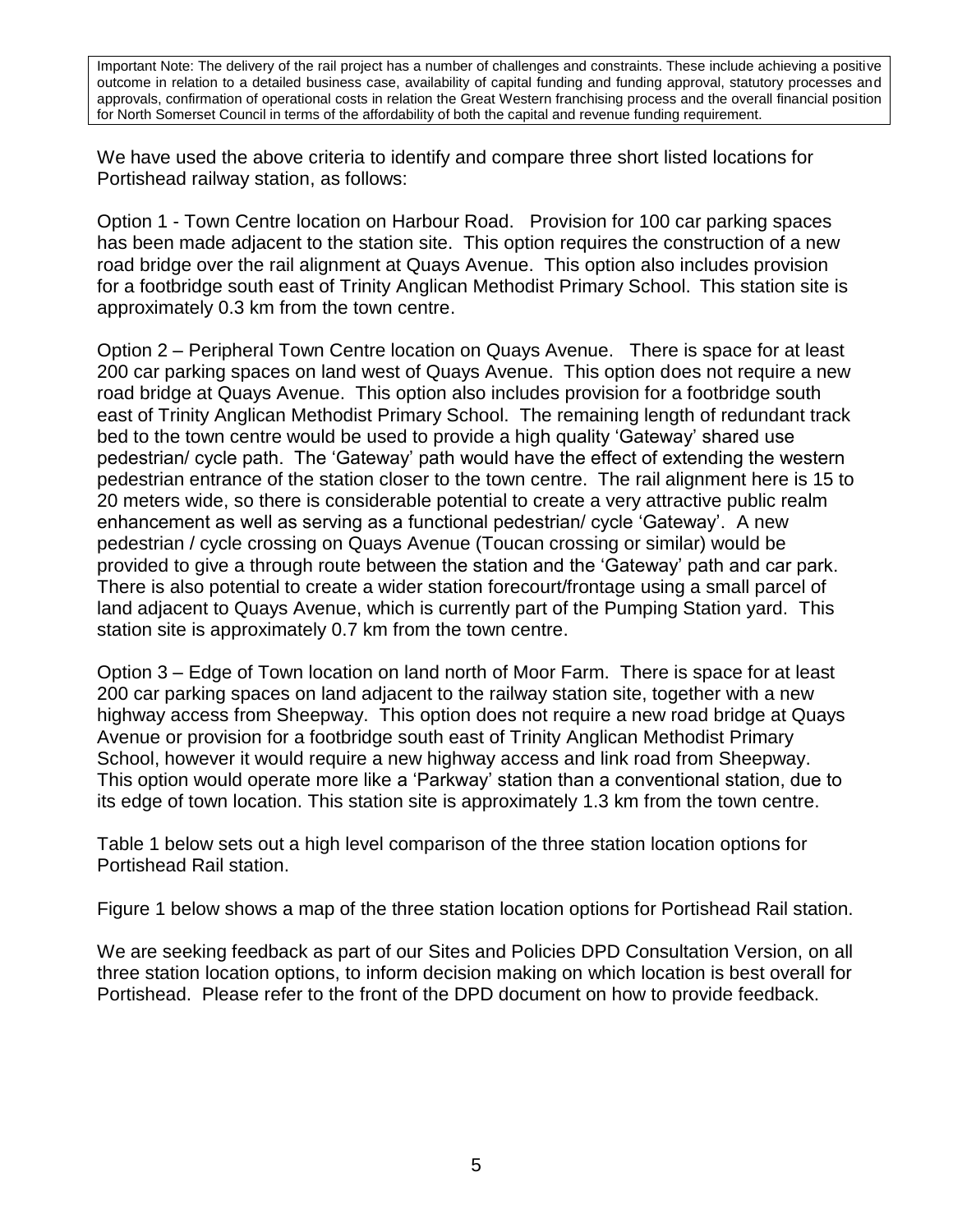|  | Table 1. Comparison of the Three Short Listed Locations for Portishead Railway Station |  |
|--|----------------------------------------------------------------------------------------|--|
|--|----------------------------------------------------------------------------------------|--|

|                                                                                                | <b>Walking &amp; Cycling</b><br><b>Catchment and</b><br><b>Access</b>                                                                                                                                                                                                                     | Highway<br><b>Access</b>                                                                                                       | <b>Car Parking</b><br><b>Provision &amp;</b><br><b>Bus</b><br>Interchange                                                                                                                                                                                                                                                                                          | <b>Extent of</b><br><b>Supporting</b><br>Infrastructure<br><b>Required</b>                                                                      | <b>Likely Wider</b><br><b>Environmental</b><br>Impact                                                                                                                                                                                                                                                                                                                                                       | <b>Fit with Project</b><br><b>Objectives</b>                                                                                                                                             | <b>Overall Cost</b><br>of this<br>station<br><b>location</b>                                                                                                                                                                       | <b>EQIA</b><br>considerations                                                                                                                                                       |
|------------------------------------------------------------------------------------------------|-------------------------------------------------------------------------------------------------------------------------------------------------------------------------------------------------------------------------------------------------------------------------------------------|--------------------------------------------------------------------------------------------------------------------------------|--------------------------------------------------------------------------------------------------------------------------------------------------------------------------------------------------------------------------------------------------------------------------------------------------------------------------------------------------------------------|-------------------------------------------------------------------------------------------------------------------------------------------------|-------------------------------------------------------------------------------------------------------------------------------------------------------------------------------------------------------------------------------------------------------------------------------------------------------------------------------------------------------------------------------------------------------------|------------------------------------------------------------------------------------------------------------------------------------------------------------------------------------------|------------------------------------------------------------------------------------------------------------------------------------------------------------------------------------------------------------------------------------|-------------------------------------------------------------------------------------------------------------------------------------------------------------------------------------|
| <b>Station</b><br>Location<br>Option 1<br><b>Town Centre</b><br>location on<br>Harbour<br>Road | Large catchment of<br>housing within 800m<br>radius of station<br>location. Any<br>potential re-<br>development of Old<br>Mill Road Industrial<br>Estate could improve<br>access to town centre<br>from station.<br>This station site is<br>approximately 0.3 km<br>from the town centre. | Relatively<br>good<br>highway<br>access via<br>Harbour<br>Road,<br>however<br>requires a<br>road bridge<br>at Quays<br>Avenue. | Provision for<br>$100$ car<br>parking<br>spaces has<br>been secured<br>as part of the<br>Quays<br>development<br>however this<br>is unlikely to<br>be sufficient<br>to cater for<br>the forecast<br>passenger<br>demand.<br>Bus stops are<br>located on<br>Harbour<br>Road and<br>there is<br>potential for<br>buses to<br>operate via<br>the station<br>car park. | This location<br>requires a new<br>road over<br>railway bridge<br>at Quays<br>Avenue and<br>one pedestrian<br>bridge east of<br>Trinity school. | The road over<br>railway bridge<br>would entail<br>replacing the<br>existing<br>roundabout at<br>Quays Avenue,<br>Phoenix Way &<br>Harbour Road,<br>with an<br>elevated signal<br>controlled T<br>junction. This<br>would have a<br>visual and<br>environmental<br>impact on a<br>number of<br>residential<br>properties<br>adjacent to<br>Quays Avenue<br>and retirement<br>apartments on<br>Harbour Road. | This option would<br>meet all the<br>project objectives<br>to reduce<br>congestion,<br>improve transport<br>network<br>resilience and<br>deliver a<br>sustainable<br>transport corridor. | The<br>estimated<br>cost of the<br>road bridge is<br>£6m. The<br>estimated<br>cost of the<br>pedestrian<br>bridge ranges<br>from £500k to<br>£1.5m<br>depending<br>upon whether<br>it includes<br>mobility<br>impairment<br>ramps. | The road over<br>railway bridge<br>would mean the<br>roads and<br>pavements would<br>entail gradients<br>that some people<br>may find more<br>difficult than the<br>current layout. |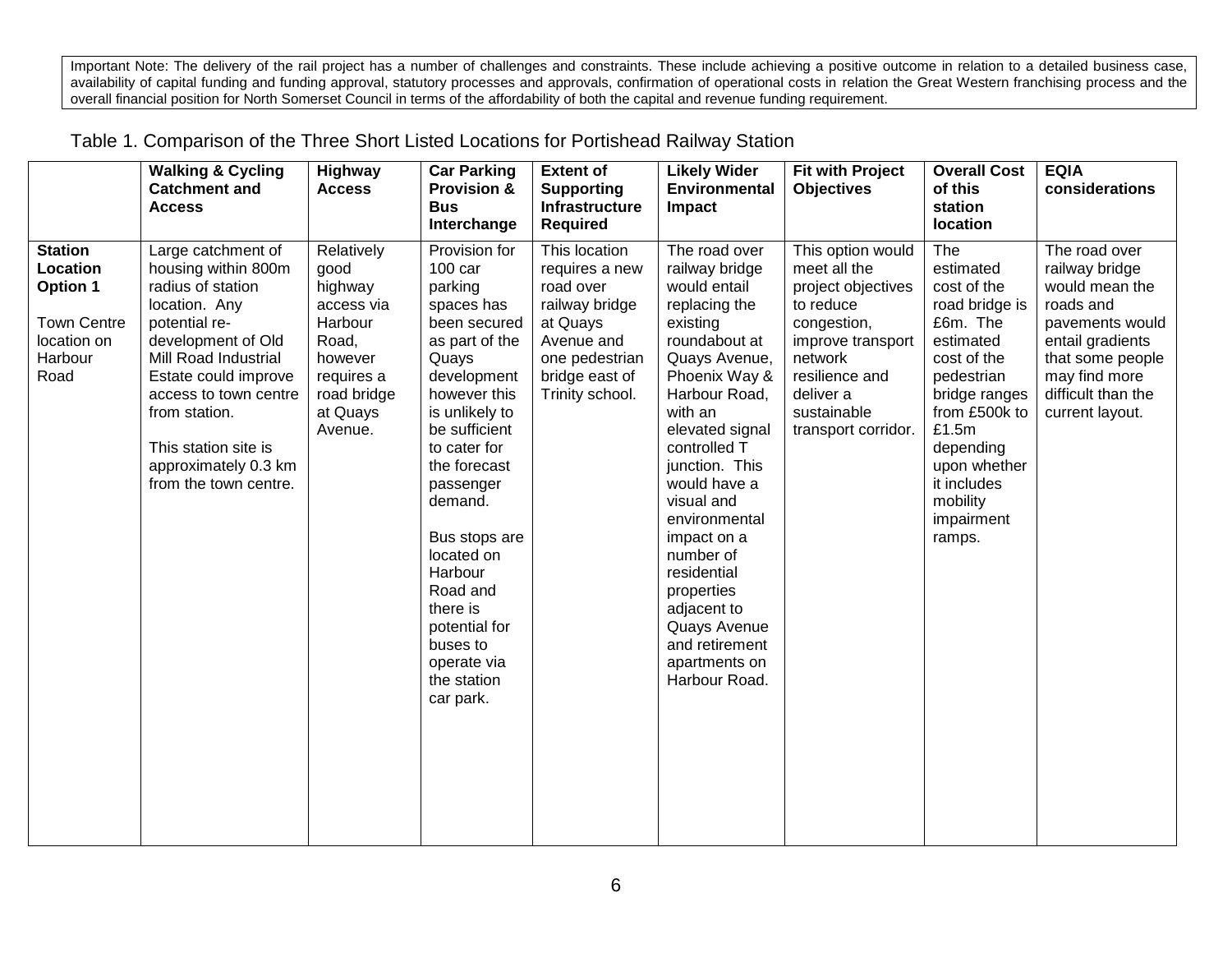|                                                                                                                     | <b>Walking &amp; Cycling</b><br><b>Catchment and</b><br><b>Access</b>                                                                                                                                                                                                                                                                                                                                                                                                                                                                                                                                                                                                                                                         | Highway<br><b>Access</b>                                                                                                                    | <b>Car Parking</b><br>Provision&<br><b>Bus</b><br>Interchange                                                                                                                                                                                                                                                                                                                                                                        | <b>Extent of</b><br><b>Supporting</b><br>Infrastructure<br><b>Required</b>                                                                                                                                                                                                                                                    | <b>Likely Wider</b><br>Environmental<br>Impact                                                                                                                                                                                                                                                                                                                                                                                                                                                                                             | <b>Fit with Project</b><br><b>Objectives</b>                                                                                                                                                                                                                                                                                                                                                                                                                                                                                             | <b>Overall Cost</b><br>of this<br>station<br>location                                                                                                                                                                                                                                                                                                                                 | <b>EQIA</b><br>considerations                                                                                                                                                                                                                      |
|---------------------------------------------------------------------------------------------------------------------|-------------------------------------------------------------------------------------------------------------------------------------------------------------------------------------------------------------------------------------------------------------------------------------------------------------------------------------------------------------------------------------------------------------------------------------------------------------------------------------------------------------------------------------------------------------------------------------------------------------------------------------------------------------------------------------------------------------------------------|---------------------------------------------------------------------------------------------------------------------------------------------|--------------------------------------------------------------------------------------------------------------------------------------------------------------------------------------------------------------------------------------------------------------------------------------------------------------------------------------------------------------------------------------------------------------------------------------|-------------------------------------------------------------------------------------------------------------------------------------------------------------------------------------------------------------------------------------------------------------------------------------------------------------------------------|--------------------------------------------------------------------------------------------------------------------------------------------------------------------------------------------------------------------------------------------------------------------------------------------------------------------------------------------------------------------------------------------------------------------------------------------------------------------------------------------------------------------------------------------|------------------------------------------------------------------------------------------------------------------------------------------------------------------------------------------------------------------------------------------------------------------------------------------------------------------------------------------------------------------------------------------------------------------------------------------------------------------------------------------------------------------------------------------|---------------------------------------------------------------------------------------------------------------------------------------------------------------------------------------------------------------------------------------------------------------------------------------------------------------------------------------------------------------------------------------|----------------------------------------------------------------------------------------------------------------------------------------------------------------------------------------------------------------------------------------------------|
| <b>Station</b><br>Location<br><b>Option 2</b><br>Peripheral<br><b>Town Centre</b><br>location on<br>Quays<br>Avenue | Large catchment of<br>housing within 800m<br>radius of station<br>location.<br>The remaining length<br>of redundant track<br>bed to the town<br>centre would be used<br>to provide a high<br>quality 'Gateway'<br>shared use<br>pedestrian/cycle<br>path. The 'Gateway'<br>path would have the<br>effect of extending<br>the western<br>pedestrian entrance<br>of the station closer<br>to the town centre.<br>The rail alignment<br>here is 15 to 20<br>meters wide, so there<br>is considerable<br>potential to create a<br>very attractive public<br>realm enhancement<br>as well as serving as<br>a functional<br>pedestrian/cycle<br>'Gateway'.<br>This station site is<br>approximately 0.7 km<br>from the town centre. | Good<br>highway<br>access via<br>Quays<br>Avenue /<br>Harbour<br>Road, and<br>good access<br>from both<br>directions via<br>Wyndham<br>Way. | There is<br>space for<br>provision of<br>at least 200<br>car parking<br>spaces. A<br>pedestrian<br>crossing<br>would be<br>needed on<br>Quays<br>Avenue to<br>link the car<br>park with the<br>station.<br>There are<br>bus stops on<br>Quays<br>Avenue<br>and there is<br>potential for<br>buses to<br>operate via<br>the station<br>car park or<br>from new bus<br>stops / lay-<br>bys near to<br>the main<br>station<br>entrance. | This location<br>requires a high<br>quality<br>'Gateway'<br>shared use<br>pedestrian /<br>cycle path,<br>a new car park<br>on land west of<br>Quays Avenue,<br>a new<br>pedestrian /<br>cycle crossing<br>on Quays<br>Avenue<br>(Toucan<br>crossing or<br>similar) and<br>one pedestrian<br>bridge east of<br>Trinity school. | This option<br>does not<br>require a road<br>over railway<br>bridge,<br>therefore it<br>would have a<br>more limited<br>environmental<br>impact on<br>Quays Avenue,<br>in comparison<br>with option 1.<br>The need for a<br>new 200 space<br>car park would<br>however result<br>in some<br>environmental<br>impact.<br>The proximity<br>of the station to<br>housing could<br>result in some<br>localised<br>environmental<br>impact,<br>however there<br>is potential to<br>design<br>mitigation<br>measures<br>reduce these<br>impacts. | This option would<br>meet all the<br>project objectives<br>to reduce<br>congestion,<br>improve transport<br>network<br>resilience and<br>deliver a<br>sustainable<br>transport corridor.<br>While the station<br>location is not as<br>central as option<br>1, this option still<br>has a very high<br>walking<br>catchment.<br>Access to the<br>town centre could<br>be enhanced by<br>the provision of<br>a high quality<br>'Gateway' shared<br>use pedestrian/<br>cycle path on the<br>remaining length<br>of redundant<br>track bed. | The<br>estimated<br>cost of the<br>'Gateway'<br>shared use<br>path is<br>£250k. The<br>estimated<br>cost of a new<br>car park is<br>£850k. The<br>estimated<br>cost of the<br>Toucan<br>crossing is<br>£50k. The<br>estimated<br>cost of the<br>pedestrian<br>bridge ranges<br>from £500k to<br>£1.5m<br>depending<br>upon whether<br>it includes<br>mobility<br>impairment<br>ramps. | No major<br>changes are<br>needed to the<br>road layout, other<br>than a new<br>access to a new<br>car park west of<br>Quays Avenue.<br>The station car<br>park and station<br>platform would<br>meet all statutory<br>accessibility<br>standards. |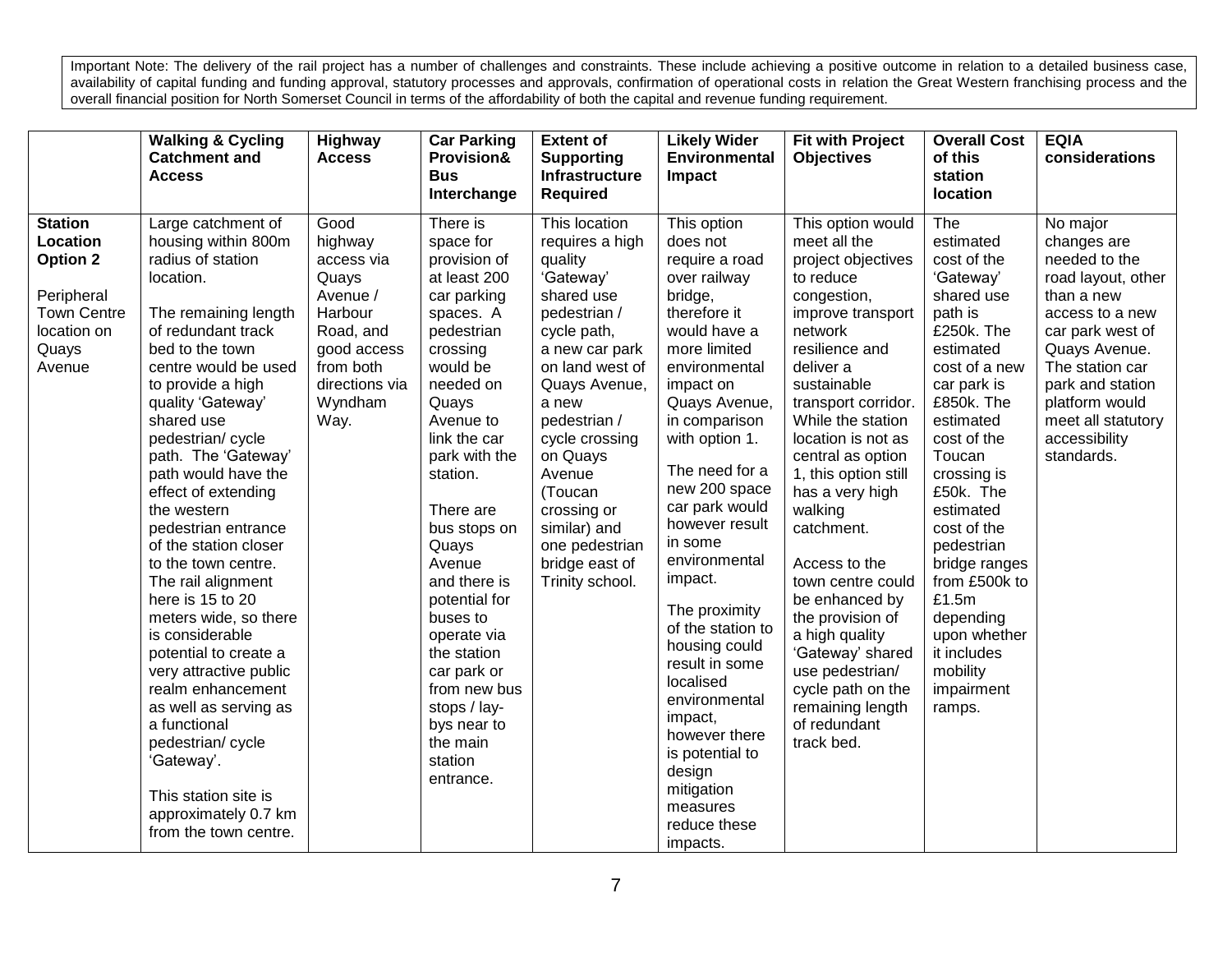|                                                                                                        | <b>Walking &amp; Cycling</b><br><b>Catchment and</b><br><b>Access</b>                                                                                                                                                                                                                                                                                                                                   | Highway<br><b>Access</b>                                                                                                                                                                                                                                                              | <b>Car Parking</b><br><b>Provision</b><br>& Bus<br>Interchange                                                                                                                                                                                                                                                       | <b>Extent of</b><br><b>Supporting</b><br>Infrastructure<br><b>Required</b>                                    | <b>Likely Wider</b><br>Environmental<br>Impact                                                                                                                                                                                                                                                                                                                                                                                                                                                                                                            | <b>Fit with Project</b><br><b>Objectives</b>                                                                                                                                                                                                                                                                                                                                                                                                                                                                                                                                                                          | <b>Overall Cost</b><br>of this<br>station<br>location                                                                                           | <b>EQIA</b><br>considerations                                                                                                                                                                                                                                                                                                                                                                                                                       |
|--------------------------------------------------------------------------------------------------------|---------------------------------------------------------------------------------------------------------------------------------------------------------------------------------------------------------------------------------------------------------------------------------------------------------------------------------------------------------------------------------------------------------|---------------------------------------------------------------------------------------------------------------------------------------------------------------------------------------------------------------------------------------------------------------------------------------|----------------------------------------------------------------------------------------------------------------------------------------------------------------------------------------------------------------------------------------------------------------------------------------------------------------------|---------------------------------------------------------------------------------------------------------------|-----------------------------------------------------------------------------------------------------------------------------------------------------------------------------------------------------------------------------------------------------------------------------------------------------------------------------------------------------------------------------------------------------------------------------------------------------------------------------------------------------------------------------------------------------------|-----------------------------------------------------------------------------------------------------------------------------------------------------------------------------------------------------------------------------------------------------------------------------------------------------------------------------------------------------------------------------------------------------------------------------------------------------------------------------------------------------------------------------------------------------------------------------------------------------------------------|-------------------------------------------------------------------------------------------------------------------------------------------------|-----------------------------------------------------------------------------------------------------------------------------------------------------------------------------------------------------------------------------------------------------------------------------------------------------------------------------------------------------------------------------------------------------------------------------------------------------|
| <b>Station</b><br>Location<br>Option 3<br>Edge of<br>Town<br>location on<br>land north of<br>Moor Farm | More limited<br>catchment of housing<br>within 800m radius of<br>station location.<br>Approximately 60%<br>of the 800m radius is<br>green belt - open<br>fields. This station<br>site is approximately<br>1.3km from the town<br>centre, if the<br>remaining length of<br>track bed is used as<br>a pedestrian path.<br>This distance is<br>beyond a reasonable<br>walking distance for<br>many people. | Highway<br>access could<br>be provided<br>via Quays<br>Avenue using<br>the rail<br>alignment to<br>the station,<br>however this<br>could prevent<br>any future<br>extension of<br>the line into<br>the town<br>centre. A<br>new highway<br>access could<br>be formed off<br>Sheepway. | There is<br>space for<br>provision of<br>at least 200<br>car parking<br>spaces,<br>either on the<br>rail alignment<br>or on land<br>north of Moor<br>Farm.<br>Additional<br>bus stops<br>could be<br>provided on<br>Sheepway<br>and there is<br>potential for<br>buses to<br>operate via<br>the station<br>car park. | This location<br>requires a new<br>car park and a<br>new highway<br>access and link<br>road from<br>Sheepway. | This option<br>would entail<br>locating the<br>station, station<br>car park and<br>highway<br>access in the<br>Green Belt and<br>would result in<br>some<br>environmental<br>impact. This<br>option would<br>require a<br>sequential test<br>and robust<br>evidence to<br>support a case<br>for<br>development in<br>the Green Belt<br>The proximity<br>of the station to<br>housing could<br>result in some<br>localised<br>environmental<br>impact,<br>however there<br>is potential to<br>design<br>mitigation<br>measures<br>reduce these<br>impacts. | This option would<br>not fully meet all<br>the project<br>objectives to<br>reduce<br>congestion,<br>improve transport<br>network<br>resilience and<br>deliver a<br>sustainable<br>transport corridor.<br>This option does<br>not provide easy<br>access to and<br>from Portishead<br>Town centre.<br>The walking<br>catchment of the<br>station is<br>relatively poor,<br>thereby access<br>for the majority of<br>people would be<br>via a car trip, bus<br>or cycle. This<br>option would<br>operate more like<br>a 'Parkway'<br>station than a<br>conventional<br>station, due to its<br>edge of town<br>location. | The<br>estimated<br>cost of a new<br>car park is<br>£850k. The<br>estimated<br>cost of the<br>new highway<br>access and<br>link road is<br>£1m. | No major<br>changes are<br>needed to the<br>highway layout,<br>other than a new<br>highway access<br>and link road<br>from Sheepway<br>and a new car<br>park. The<br>station car park<br>and station<br>platform would<br>meet all statutory<br>accessibility.<br>standards.<br>The edge of town<br>centre location<br>would limit its<br>accessibility and<br>usability for some<br>people,<br>particularly those<br>with mobility<br>impairments. |